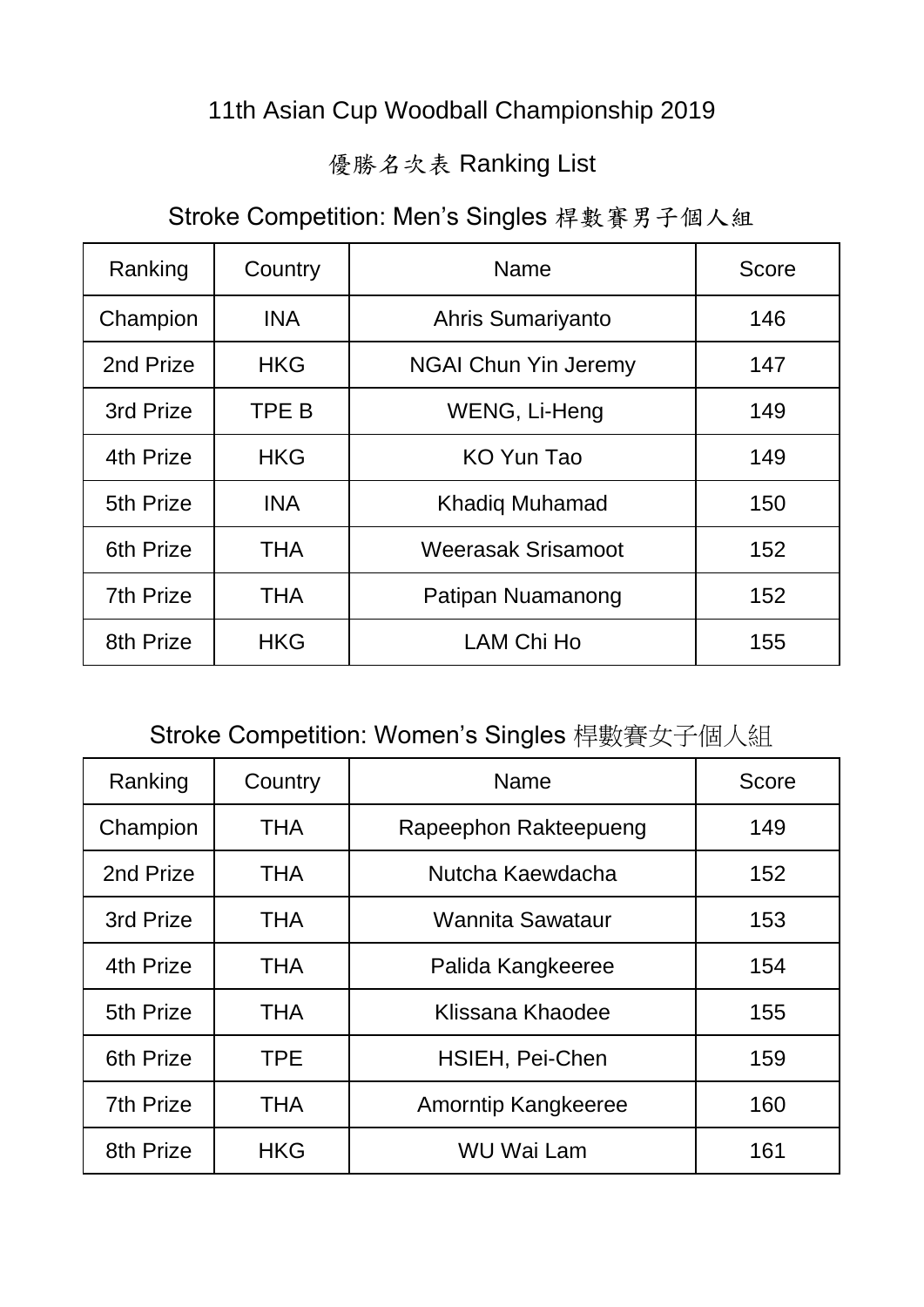| Stroke Competition: Men Doubles 桿數賽男子雙人組 |  |  |  |  |
|------------------------------------------|--|--|--|--|
|------------------------------------------|--|--|--|--|

| Ranking          | Country    | Team / Name                                         | Score |
|------------------|------------|-----------------------------------------------------|-------|
| Champion         | <b>INA</b> | Ahris Sumariyanto<br><b>Khadig Muhamad</b>          | 93    |
| 2nd Prize        | <b>THA</b> | <b>Weerasak Srisamoot</b><br>Thawatchai Sirisilanan | 95    |
| 3rd Prize        | <b>TPE</b> | LIAO, Ming-Zhan<br>WANG, Qi-An                      | 100   |
| 4th Prize        | <b>CHN</b> | Xing Jie WANG<br>Xin Sheng ZHANG                    | 101   |
| 5th Prize        | THA        | Phongsathon Khlaidam<br>Patipan Nuamanong           | 106   |
| 6th Prize        | <b>TPE</b> | LEE, Yen-Ting<br>LIN, Chia-Wei                      | 106   |
| <b>7th Prize</b> | <b>HKG</b> | <b>NGAI Chun Yin Jeremy</b><br><b>LAM Chi Ho</b>    | 110   |

# Stroke Competition: Women Doubles 桿數賽女子雙人組

| Ranking   | Country    | Team / Name                                      | <b>Score</b> |
|-----------|------------|--------------------------------------------------|--------------|
| Champion  | <b>TPE</b> | LIN, Yin-Chi<br>CHIU, Ching-Yi                   | 99           |
| 2nd Prize | <b>THA</b> | Palida Kangkeeree<br><b>Wannita Sawataur</b>     | 99           |
| 3rd Prize | <b>TPE</b> | <b>HSIEH, Pei-Chen</b><br>WU, Yi-Jhen            | 105          |
| 4th Prize | <b>HKG</b> | <b>WU Wai Lam</b><br><b>CHAN Tsz Ying</b>        | 106          |
| 5th Prize | <b>THA</b> | Amorntip Kangkeeree<br>Nutcha Kaewdacha          | 110          |
| 6th Prize | <b>MAS</b> | <b>Qistina Mohd Reffal</b><br>Anis Waheeda Adnan | 113          |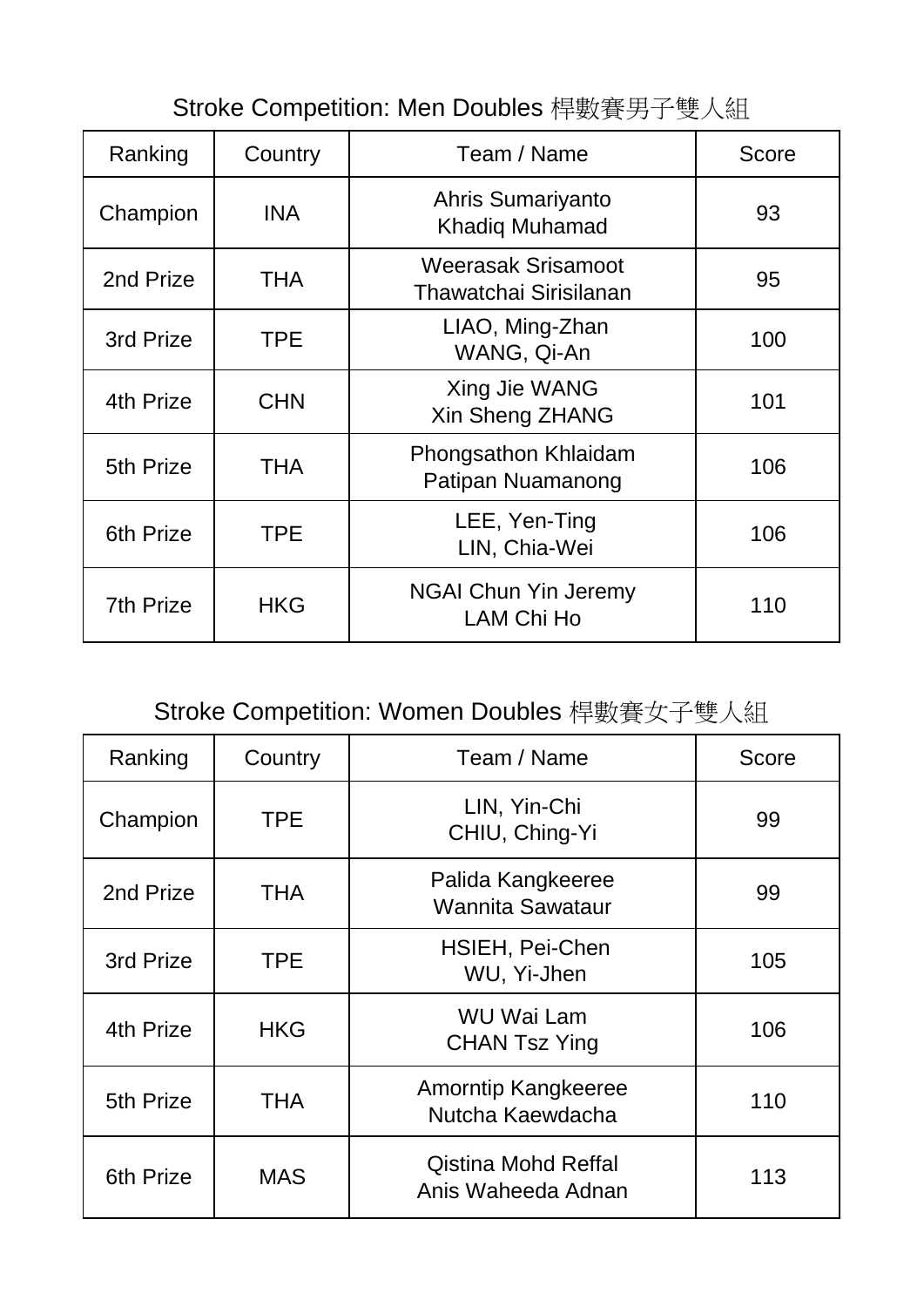| Ranking          | Country    | Team / Name                                          | Score |
|------------------|------------|------------------------------------------------------|-------|
| Champion         | <b>THA</b> | Nutchanon Kongpolprom<br>Rapeephon Rakteepueng       | 97    |
| 2nd Prize        | THA        | Kittipan Pongsane<br>Klissana Khaodee                | 97    |
| 3rd Prize        | <b>HKG</b> | <b>SUEN Tze Chung</b><br><b>CHOI Wing Sum Phoebe</b> | 104   |
| 4th Prize        | <b>KOR</b> | <b>PARK Chang Hum</b><br><b>LIM Jin Sook</b>         | 108   |
| 5th Prize        | <b>TPE</b> | ZHUANG, Ji-Feng<br>CHEN, Chia-Lin                    | 112   |
| 6th Prize        | <b>KOR</b> | <b>KIM Myoung Ki</b><br><b>LEE Sang Wook</b>         | 113   |
| <b>7th Prize</b> | <b>TPE</b> | HONG, Jia-Jun<br>HU, Chia-Feng                       | 114   |

### Stroke Competition: Mixed Doubles 桿數賽混合雙人組

Stroke Competition: Men's Teams桿數賽男子團體組

| Ranking   |            | <b>Score</b>                |     |
|-----------|------------|-----------------------------|-----|
|           |            | <b>NGAI Chun Yin Jeremy</b> |     |
|           |            | KO Yun Tao                  |     |
| Champion  | <b>HKG</b> | <b>LAM Chi Ho</b>           | 406 |
|           |            | NGAI Leong Ki               |     |
|           |            | <b>TAI Ying Kit</b>         |     |
|           |            | <b>SUEN Tze Chung</b>       |     |
|           |            | <b>Weerasak Srisamoot</b>   |     |
|           |            | Patipan Nuamanong           |     |
| 2nd Prize | <b>THA</b> | Kittipan Pongsane           |     |
|           |            | Nutchanon Kongpolprom       | 409 |
|           |            | Phongsathon Khlaidam        |     |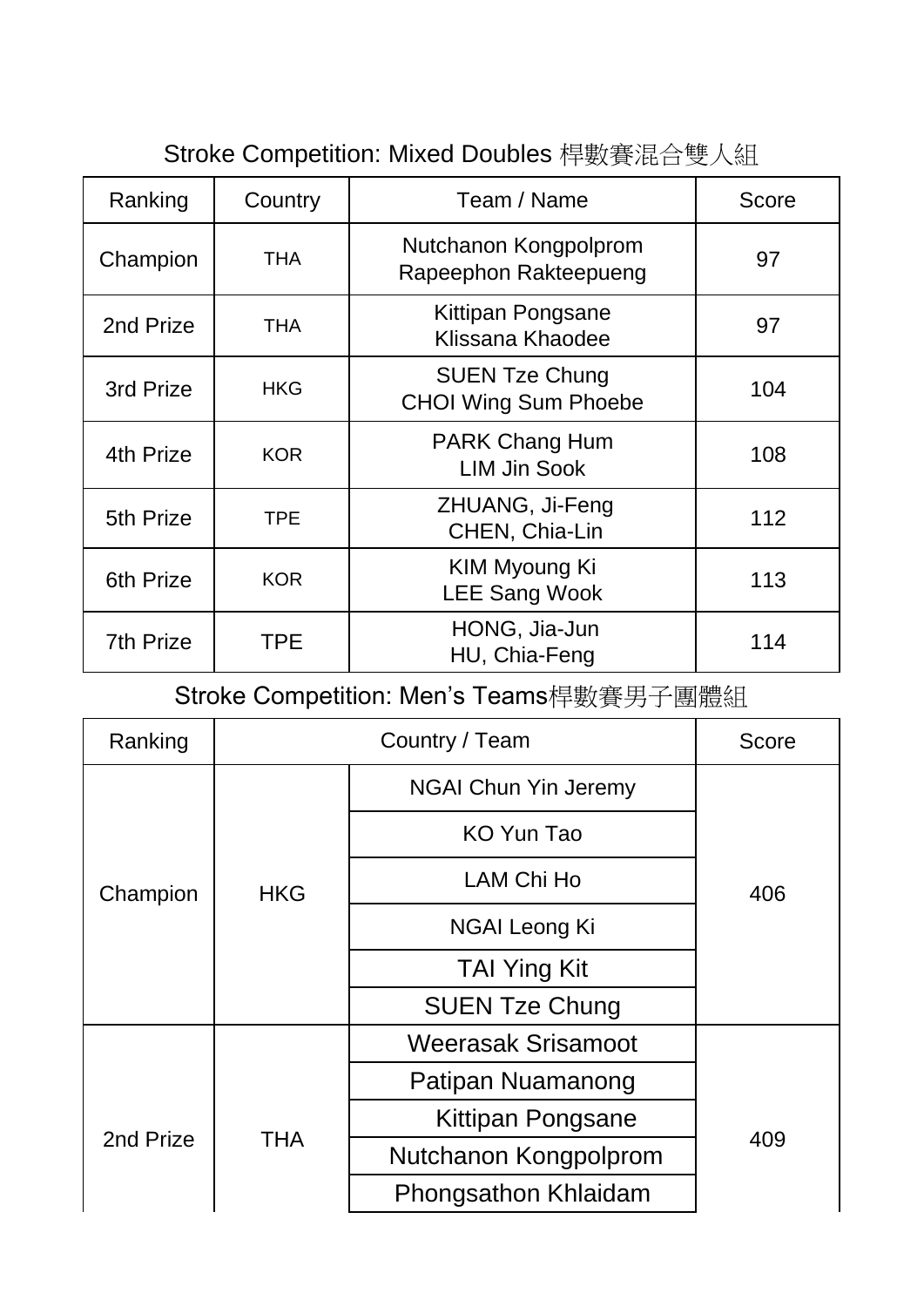|           |       | Thawatchai Sirisilanan |     |
|-----------|-------|------------------------|-----|
| 3rd Prize | TPE B | WENG, Li-Heng          |     |
|           |       | LIN, Tzu-Ching         | 442 |
|           |       | HOU, Yi-Cheng          |     |
|           |       | <b>TSAI, Min-Shiun</b> |     |

## Stroke Competition: Women's Teams 桿數賽女子團體組

| Ranking   | Country / Team |                             | <b>Score</b> |
|-----------|----------------|-----------------------------|--------------|
|           |                | Rapeephon Rakteepueng       |              |
|           |                | Nutcha Kaewdacha            |              |
|           | <b>THA</b>     | <b>Wannita Sawataur</b>     | 383          |
| Champion  |                | Palida Kangkeeree           |              |
|           |                | Klissana Khaodee            |              |
|           |                | <b>Amorntip Kangkeeree</b>  |              |
| 2nd Prize | <b>TPE</b>     | LIN, Yin-Chi                | 426          |
|           |                | WANG, Hsun-Wei              |              |
|           |                | CHEN, Chia-Lin              |              |
|           |                | HU, Chia-Feng               |              |
|           |                | CHIU, Ching-Yi              |              |
|           |                | YEN, Chieh-Yu               |              |
|           |                | <b>WU Wai Lam</b>           |              |
|           |                | LAM Ka Man                  |              |
|           | <b>HKG</b>     | <b>CHAN Tsz Ying</b>        | 451          |
|           |                | <b>CHOI Wing Sum Phoebe</b> |              |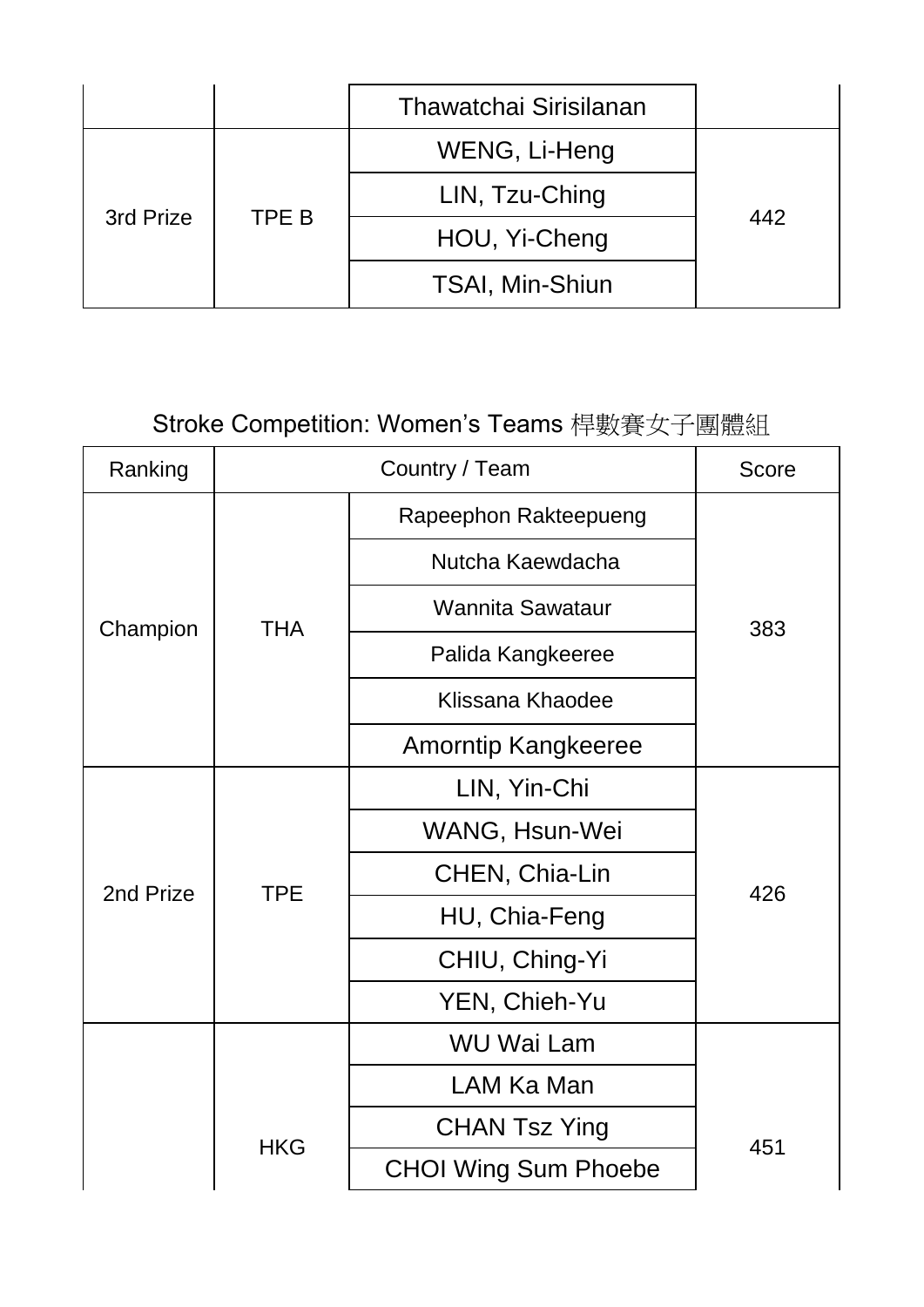| 3rd Prize | <b>CHENG Wai Chun</b>  |     |
|-----------|------------------------|-----|
|           | NG Mo Yiu              |     |
|           | HSIEH, Pei-Chen        |     |
| TPE B     | ZHOU, Pei-Qi           | 451 |
|           | <b>TSENG, Hui-Hsin</b> |     |
|           | WU, Yi-Jhen            |     |

### Fairway Competition: Men's Singles 球道賽男子個人組

| Ranking   | Country    | <b>Name</b>          |
|-----------|------------|----------------------|
| Champion  | <b>THA</b> | Peera Chaisongkram   |
| 2nd Prize | <b>THA</b> | Worachet Janthasan   |
| 3rd Prize | <b>HKG</b> | LI Chi Tak           |
|           | <b>TPE</b> | LIN, Hsin-Cheng      |
|           | <b>TPE</b> | CHANG, Chieh-Huang   |
| 5th Prize | <b>CHN</b> | <b>Yikang FENG</b>   |
|           | <b>MGL</b> | Gankhuyag Sanzaidorj |
|           | <b>HKG</b> | <b>CHENG Ho Yin</b>  |

Fairway Competition: Women's Singles 球道賽女子個人組

| Ranking   | Country    | <b>Name</b>            |
|-----------|------------|------------------------|
| Champion  | <b>THA</b> | Siriwan Kangkeeree     |
| 2nd Prize | <b>THA</b> | Siripanadda Kuemram    |
| 3rd Prize | <b>KOR</b> | <b>YOON Myong Soon</b> |
|           | <b>TPE</b> | LIN, Wan-Yu            |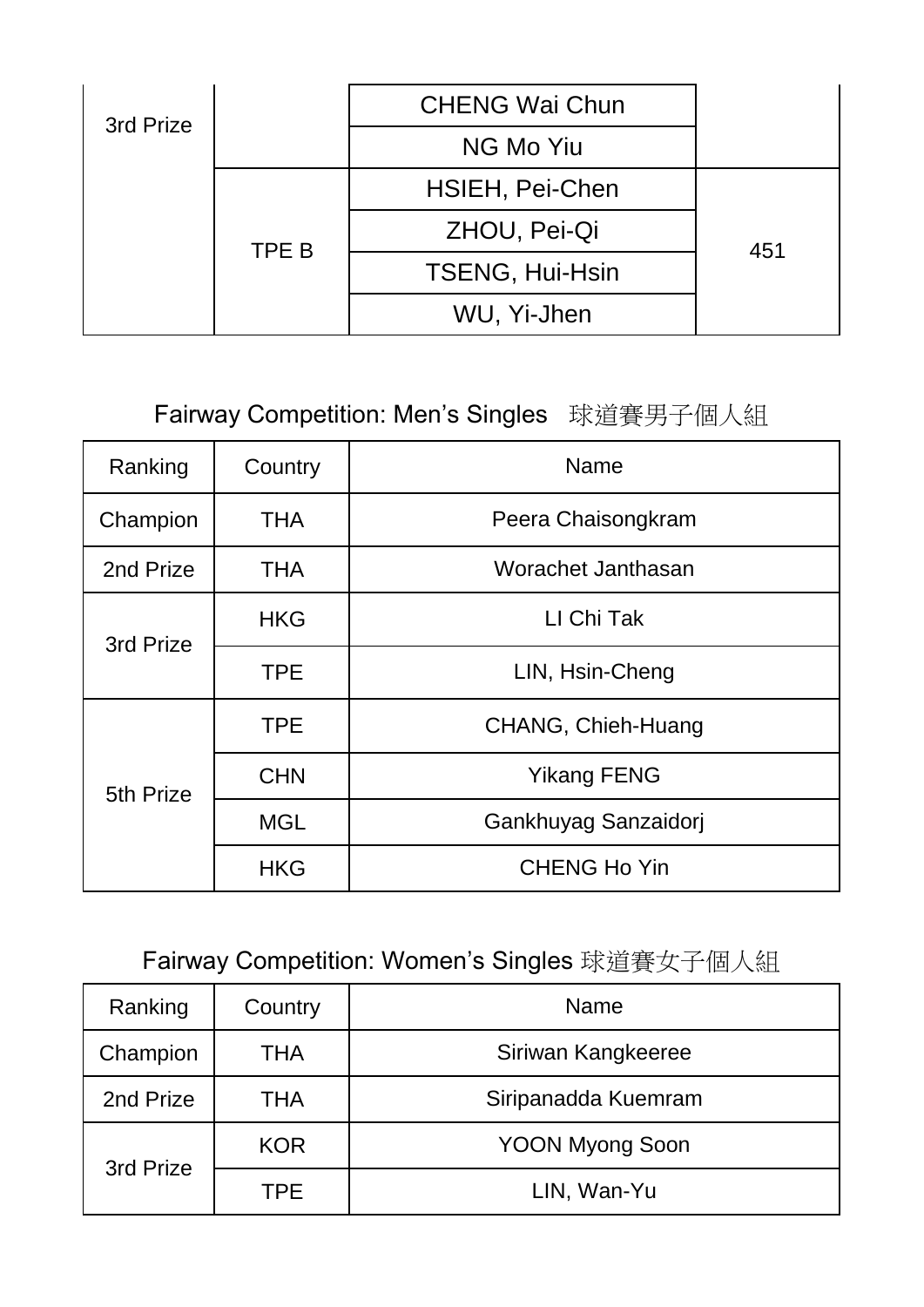| 5th Prize | <b>CHN</b> | <b>Juan KANG</b>     |
|-----------|------------|----------------------|
|           | <b>HKG</b> | <b>WONG Nga Chun</b> |
|           | <b>HKG</b> | <b>CHAN Wing Yan</b> |
|           | <b>KOR</b> | KIM Mi Ran           |

## Fairway Competition: Mixed Doubles 球道賽混合雙人組

| Ranking   | Country    | Team / Name           |
|-----------|------------|-----------------------|
|           | <b>THA</b> | Kittakan Namjumpa     |
| Champion  |            | Anatthaon Tiangaun    |
| 2nd Prize |            | <b>Yue LIU</b>        |
|           | <b>CHN</b> | <b>Juan KANG</b>      |
|           |            | <b>CHAN Wing Yan</b>  |
| 3rd Prize | <b>HKG</b> | <b>CHENG Ho Yin</b>   |
|           | <b>THA</b> | Peera Chaisongkram    |
|           |            | Siripanadda Kuemram   |
|           | <b>KOR</b> | <b>KANG Tae Jung</b>  |
|           |            | LEE Hyun Joo          |
|           | TPE        | LI, Yi-An             |
| 5th Prize |            | LEE, Yi-Hsuan         |
|           | <b>KOR</b> | <b>CHA Duck Bea</b>   |
|           |            | <b>CHOI Young Hee</b> |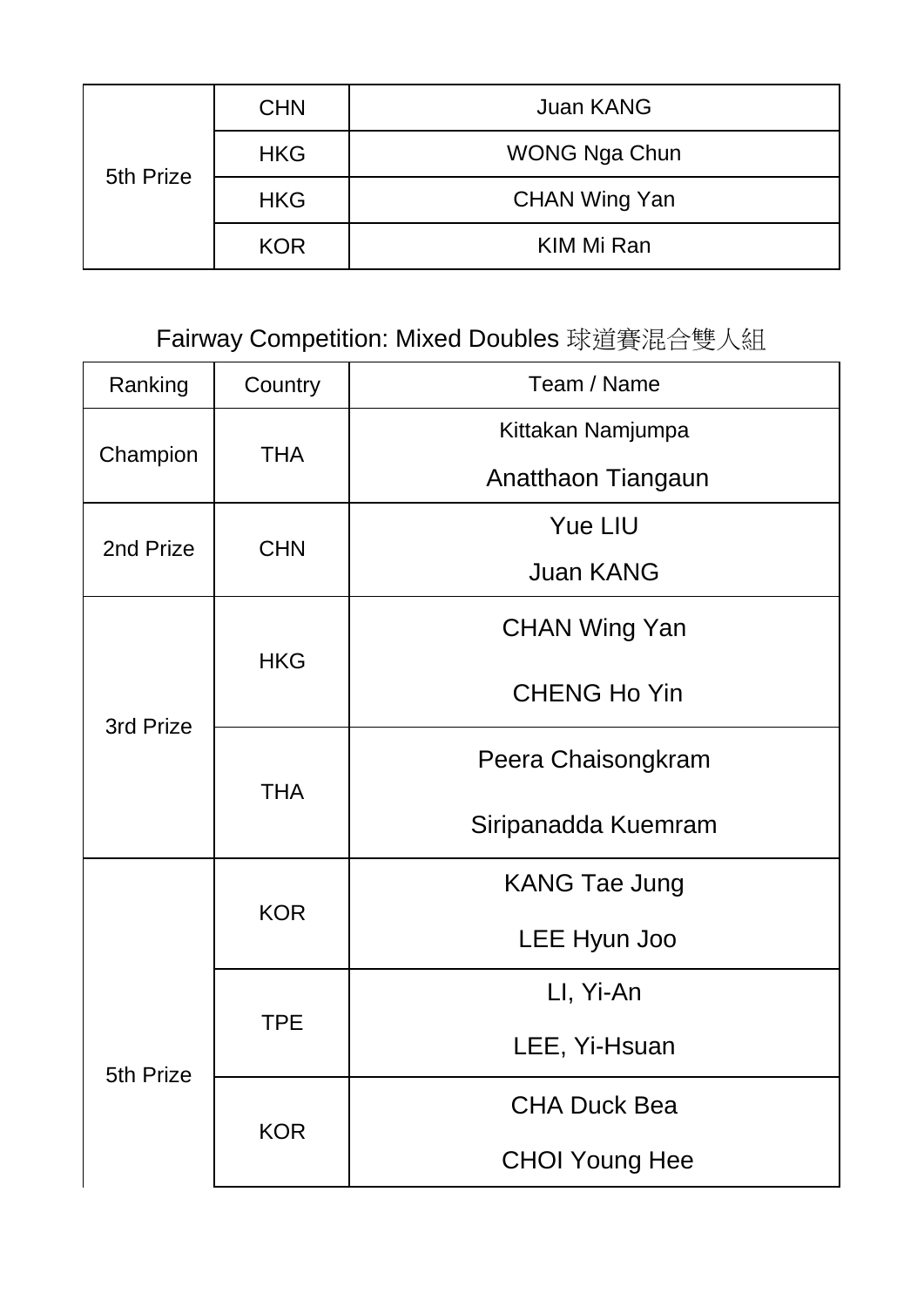|            | LI Chi Tak           |
|------------|----------------------|
| <b>HKG</b> | <b>WONG Nga Chun</b> |

Fairway Competition: Men Doubles 球道賽男子雙人組

| Ranking   | Country    | Team / Name               |
|-----------|------------|---------------------------|
|           | <b>THA</b> | <b>Kiadtisak Saengrit</b> |
| Champion  |            | Nonthawat Kongprawes      |
|           |            | Worachet Janthasan        |
| 2nd Prize | <b>THA</b> | Jetsada Cheenkurd         |
|           | <b>KOR</b> | KIM Jae Kyu               |
| 3rd Prize |            | <b>KIM Jin Won</b>        |
|           | <b>HKG</b> | <b>LAU Chun Wa</b>        |
|           |            | <b>LAU Siu Hin</b>        |
|           | <b>TPE</b> | CHANG, Chieh-Huang        |
|           |            | LAN, Chun-Chieh           |
|           | MGL        | Gankhuyag Sanzaidorj      |
| 5th Prize |            | Sereenen Sumiya           |
|           | <b>TPE</b> | <b>WANG Mao-Lin</b>       |
|           |            | CHENG, Yu-Yang            |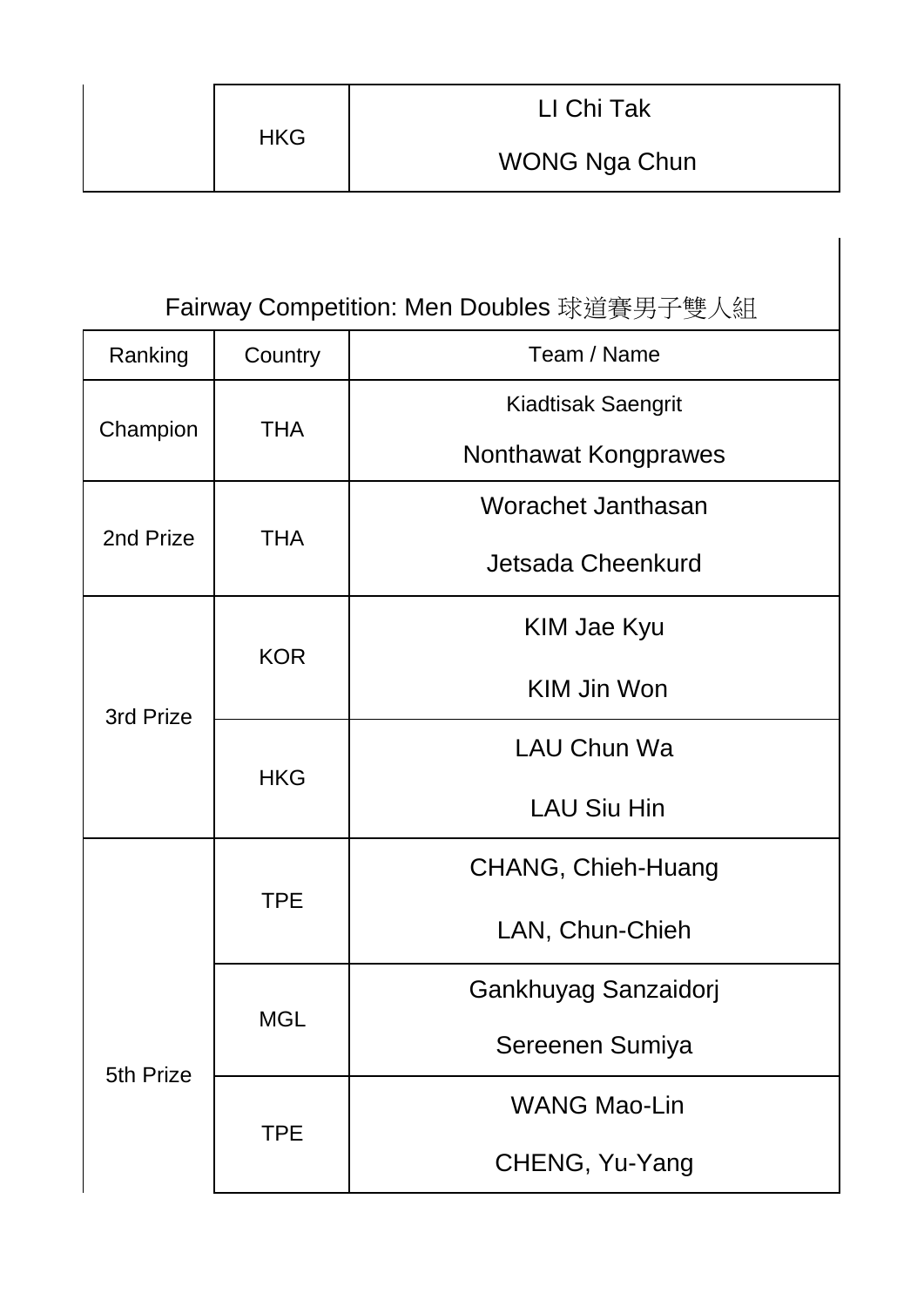|  |     | Dulamjav Davaadorj |
|--|-----|--------------------|
|  | MGL | Erdene Enkh-Aldar  |

## Fairway Competition: Women Doubles 球道賽女子雙人組

| Ranking   | Country    | Team / Name                |
|-----------|------------|----------------------------|
|           | <b>THA</b> | Arreeya Srimongkhol        |
| Champion  |            | <b>Ploymanee Tunsomjit</b> |
| 2nd Prize | <b>THA</b> | Siriwan Kangkeeree         |
|           |            | Pawina Sangyuenyong        |
| 3rd Prize | <b>TPE</b> | LIN, Wan-Yu                |
|           |            | ZHENG, Xiang-Hua           |
|           | <b>KOR</b> | <b>CHOI Ye Won</b>         |
|           |            | <b>CHUN Yun Soo</b>        |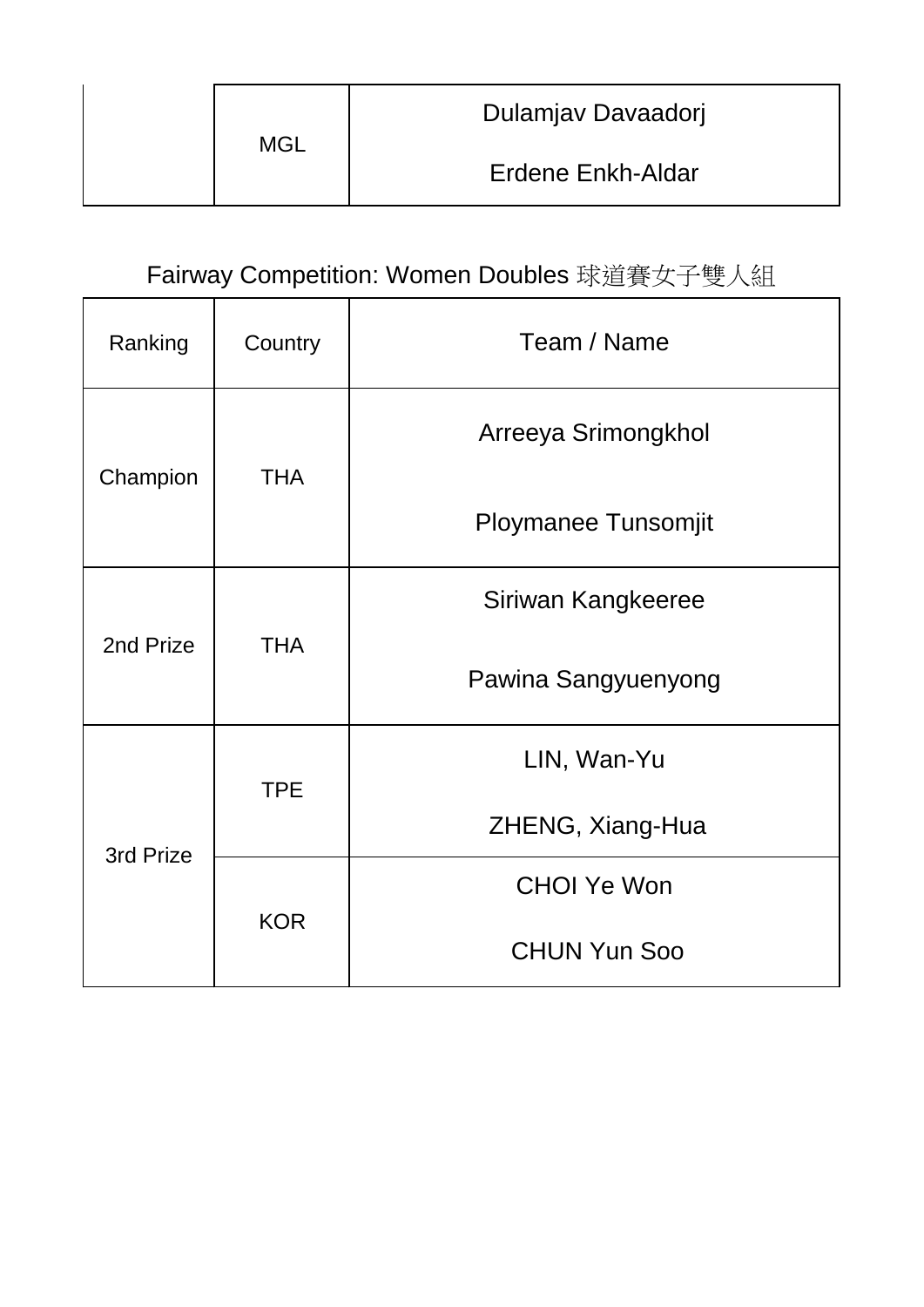### Fairway Men Team 球道賽團體男子組

| Ranking   | Country    | Name                      |
|-----------|------------|---------------------------|
|           |            | <b>Kiadtisak Saengrit</b> |
|           |            | Worachet Janthasan        |
|           |            | Jetsada Cheenkurd         |
| Champion  | <b>THA</b> | Kittakan Namjumpa         |
|           |            | Peera Chaisongkram        |
|           |            | Nonthawat Kongprawes      |
|           | <b>HKG</b> | LI Chi Tak                |
| 2nd Prize |            | <b>CHENG Ho Yin</b>       |
|           |            | LAU Chun Wa               |
|           |            | <b>LAU Siu Hin</b>        |
|           |            | CHANG, Chieh-Huang        |
|           | <b>TPE</b> | LIN, Hsin-Cheng           |
|           |            | LI, Yi-An                 |
|           |            | <b>WANG Mao-Lin</b>       |
|           |            | CHENG, Yu-Yang            |
| 3rd Prize |            | LAN, Chun-Chieh           |
|           |            | <b>Yue LIU</b>            |
|           |            | <b>Yikang FENG</b>        |